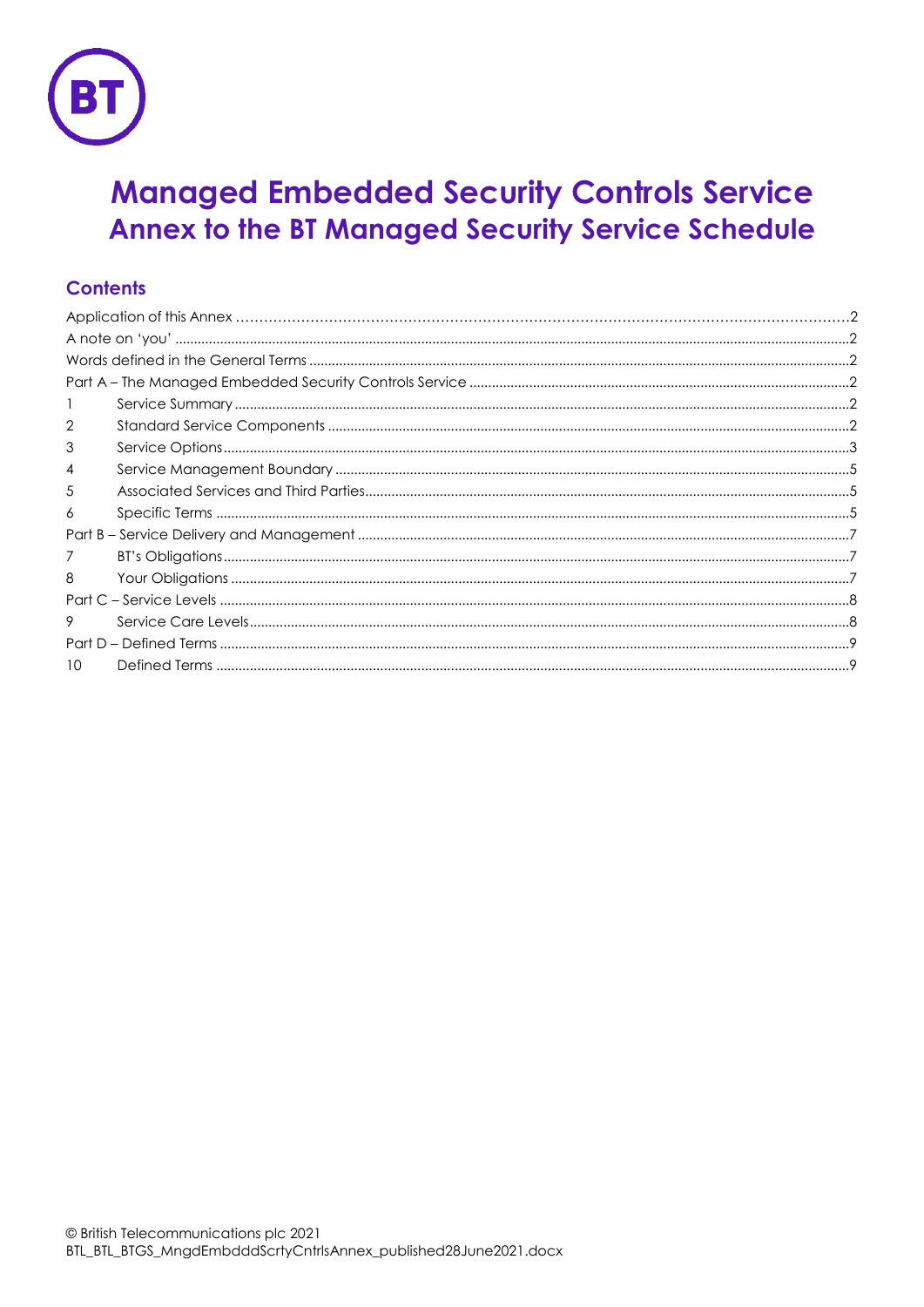

# <span id="page-1-0"></span>**Application of this Annex**

This Annex sets out the additional terms that will apply where BT provides you with the Managed Embedded Security Controls Service. The terms of this Annex apply in addition to the terms set out in:

- the Schedule; and
- (b) the General Terms.

# <span id="page-1-1"></span>**A note on 'you'**

'You' and 'your' mean the Customer.

## <span id="page-1-2"></span>**Words defined in the General Terms**

Words that are capitalised but have not been defined in this Annex have the meanings given to them in the General Terms or the Schedule.

# <span id="page-1-3"></span>**Part A – The Managed Embedded Security Controls Service**

## <span id="page-1-4"></span>**1 Service Summary**

BT will provide you with a right to access Embedded Security Controls enabling you to protect your Users from threats from the Internet, comprising:

- 1.2 the Standard Service Components; and
- 1.3 any of the Service Options as set out in Paragrap[h 3](#page-2-0) that are selected by you as set out in any applicable Order, up to the point of the Service Management Boundary as set out in Paragraph [4](#page-4-0) ("**Managed Embedded Security Controls Service**").

# <span id="page-1-5"></span>**2 Standard Service Components**

BT will provide you with all the following standard service components ("**Standard Service Components**") in accordance with the details as set out in any applicable Order:

#### 2.1 **Aggregated Bandwidth Consumption**

- 2.1.1 BT will provide you with the availability of the following range of aggregated bandwidth consumptions to access the Internet required by you:
	- (a) <100Mb;
	- $(b)$  100Mb 500Mb;
	- $|c|$  500Mb 1Gb;
	- (d) 1Gb 5Gb; or
	- (e) 5Gb 10Gb;
- <span id="page-1-6"></span>2.1.2 BT may monitor the aggregated Internet traffic bandwidth consumption used by you in accordance with the consumption purchased. BT may require you to purchase more aggregated bandwidth at an additional Charge where you go over your aggregated bandwidth consumption purchased. BT may not be able to provide you with the full Managed Embedded Security Controls Service if you do not purchase more aggregated bandwidth as required by BT.

# 2.2 **Security Event Reporting**:

- 2.2.1 BT will provide reporting facilities on-line which allows analysis of security-related events.
- 2.2.2 BT will not pro-actively view your reports and events for security incidents as part of this Standard Service Component.
- 2.2.3 If this Standard Service Component is delivered via a shared reporting platform, BT will configure the platform such that you are only provided with access to your reports. This may mean that some of the platform's functionality is restricted to preserve the confidentiality of all customers using that platform.
- 2.2.4 The period over which data can be analysed is dependent on the capacity of the Security Appliances or the space allocated on the reporting platform.
- 2.2.5 If you select the SSL/TLS Inspection Service Option set out in Paragraph [3.7,](#page-3-0) BT will be able to scan SSL Encrypted Traffic in the same way that non-encrypted traffic can be scanned, provided your CSP permits such scanning.

## 2.3 **High Availability (dual appliance) solutions:**

BT will configure the Managed Embedded Security Controls Service to provide resilience against multiple failures, utilising both hardware resilience with the Embedded Security Controls network nodes and failover between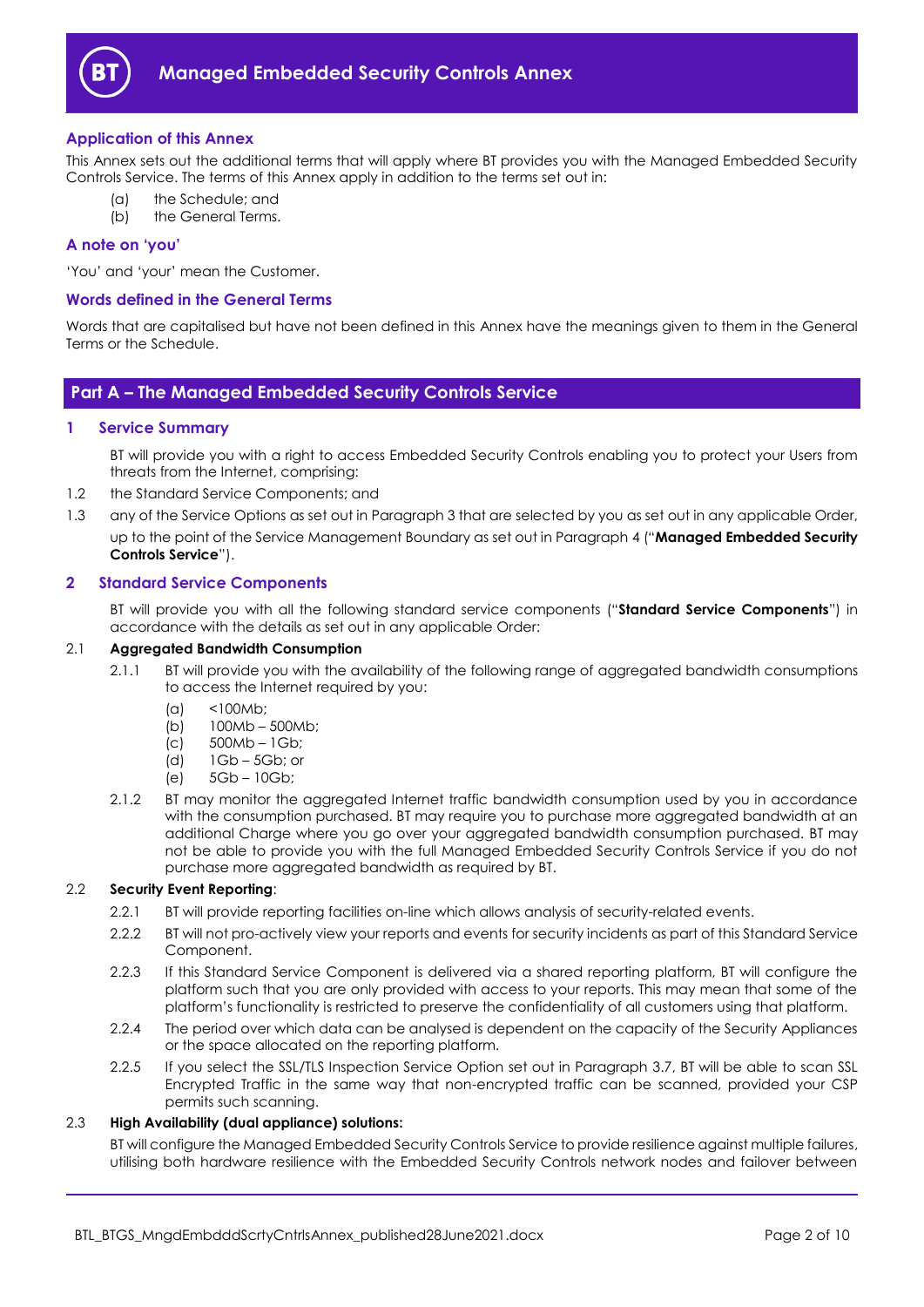

Embedded Security Controls network nodes to ensure high availability of the Managed Embedded Security Controls Service.

## 2.4 **Initial Setup**

BT will as part of the Initial Setup:

- 2.4.1 commission the Embedded Security Controls and establish a remote link from your networked Customer Equipment to the Embedded Security Controls; and
- 2.4.2 monitor and manage the Embedded Security Controls in accordance with this Annex and the Schedule.

#### <span id="page-2-0"></span>**3 Service Options**

BT will provide you with any of the following options ("**Service Options**") as set out in any applicable Order and in accordance with the details as set out in that Order.

#### 3.1 **URL Filtering and Application Control**

- 3.1.1 BT will:
	- (a) block access to the Internet sites that you ask BT to, in accordance with your CSP;
	- (b) send an appropriate message to a User attempting to access a blocked or restricted Internet site to advise either;
		- (i) that the User request has been blocked; or
		- (ii) that the User will first confirm acceptance of your acceptable use policy (or similar warning) and upon acceptance by the User, the page will be delivered; and
	- (c) implement any alterations, via the standard configuration management process, in the event of any change in your CSP.

#### 3.2 **Anti-Virus**

- 3.2.1 BT will:
	- (a) check web browser (http) traffic for known malware;
	- (b) inspect requests from Users for an executable file from a site on the Internet, against the current antivirus definition file set out in the applicable intrusion signature files. If no virus is detected, the file will be passed to the User. If a virus is detected the file will be blocked and deleted; and
	- (c) keep antivirus definition files up to date by regular downloads direct from the firewall supplier.

#### 3.3 **Anti-Bot**

3.3.1 BT will check and block outbound traffic for communication with known command and control servers used by owners of malicious software.

#### 3.4 **VPNs**

- 3.4.1 BT will set up and configure the following types of VPN in accordance with BT's prevailing technical standards:
	- (a) remote access IPSec/SSL VPNs, for remote Users to gain secure access to your internal network. BT will implement your rules to authenticate against your authentication server. You are responsible for providing and installing your own end-user VPN software; and
	- (b) Site to Site IP Sec VPNs between two Security Appliances managed by BT.
- <span id="page-2-3"></span>3.4.2 Where a digital certificate is required for remote VPN set up, either BT will provide, or you will provide to BT, as set out in the Order, an up-to-date digital certificate that will be installed on the Security Appliance.
- 3.4.3 Where you provide the digital certificate, BT will install it within seven days of receipt from you.
- <span id="page-2-1"></span>3.4.4 If you have selected Premium Graded Service Tier, BT will notify you of the date of expiry of the digital certificate three months prior to the date of expiry. You will advise BT, in writing, within one month of the date of BT's notification whether or not you want to renew your digital certificate.
- <span id="page-2-2"></span>3.4.5 If you want to renew your digital certificate and it is your responsibility as set out in the Order to provide BT with the digital certificate, you will provide the new digital certificate to BT at least seven days prior to the expiry of the original digital certificate.
- <span id="page-2-4"></span>3.4.6 BT will not be liable for issues caused by expired digital certificates if:
	- (a) you do not confirm to BT that you want to renew your digital certificate in accordance with Paragraph [3.4.4;](#page-2-1) or
	- (b) you do not provide BT with an up-to-date digital certificate in accordance with Paragrap[h 3.4.5.](#page-2-2)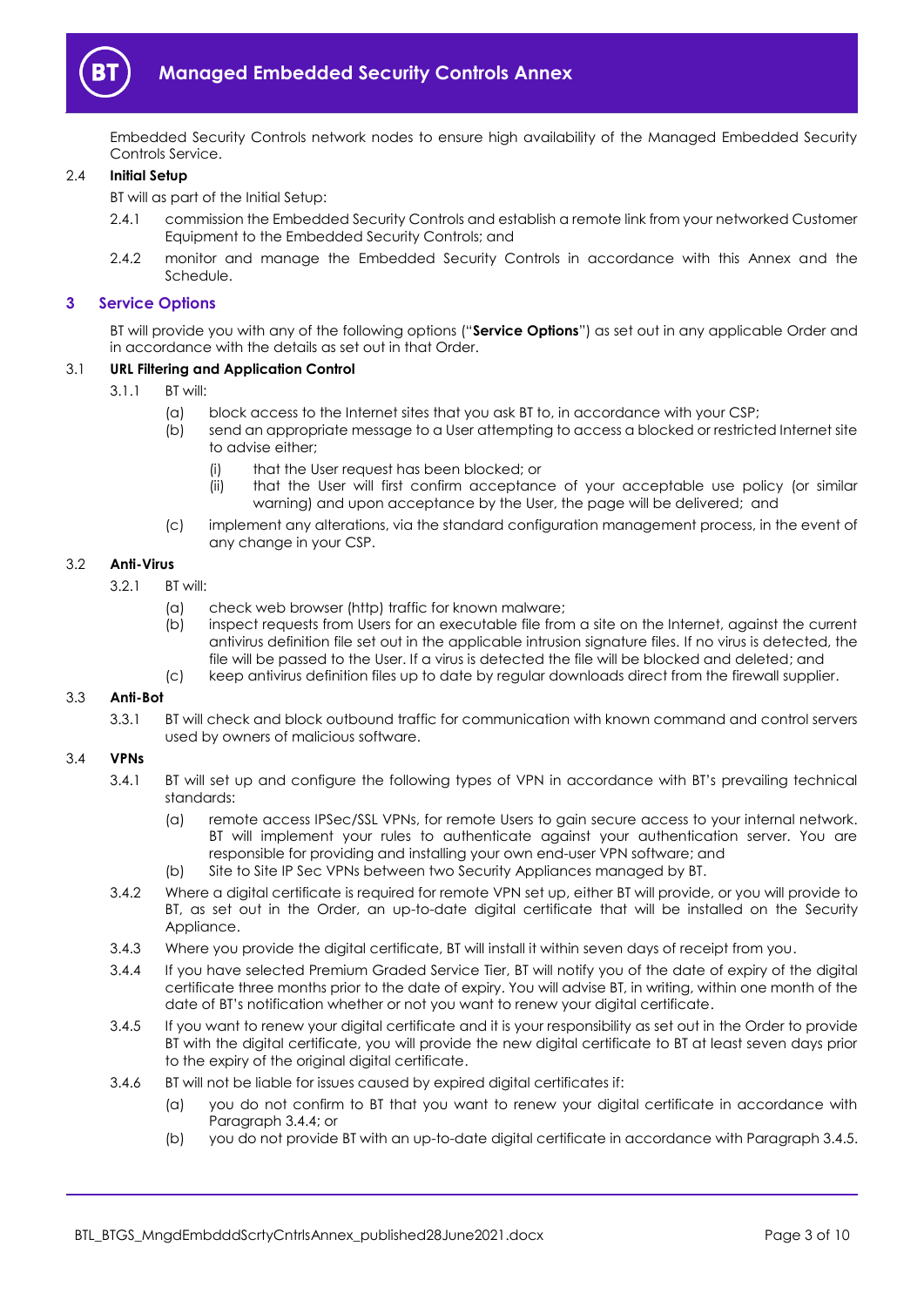

# 3.5 **Intrusion Detection and Prevention Service ("IPS")**

- 3.5.1 BT will:
	- (a) monitor traffic passing through your Security Appliance for attacks, in accordance with the applicable intrusion signature files; and
	- (b) implement IPS with a default configuration setting, as defined by BT. BT will also maintain a subscription to the necessary signature updates, and arrange for these to be applied following issue by the supplier.
- 3.5.2 BT will not be responsible for evaluating these signatures beforehand.
- 3.5.3 BT will advise you how the IPS that you have selected operates with regard to alerting or IPS specific reporting.
- 3.5.4 If BT agrees a request from you to alter the parameters for applying new signatures in "**block**" mode to give a greater or lower sensitivity to attacks, you accept responsibility for the increased risk of false positives (blocks to legitimate traffic) or the increased risk of attacks being missed.
- 3.5.5 If you select the SSL/TLS Inspection Service Option set out in Paragraph [3.7,](#page-3-0) BT will be able to scan SSL Encrypted Traffic in the same way that non-encrypted traffic can be scanned, provided your CSP permits such scanning.

## <span id="page-3-2"></span>3.6 **Threat Emulation Service**

- 3.6.1 The Threat Emulation Service will only be available if you have selected the Premium Graded Service Tier under the Schedule.
- 3.6.2 BT will encrypt suspected malicious files and send them to the vendor's cloud-based infrastructure where they will be decrypted and analysed for malware by reviewing its behaviour in a virtual environment (sandbox).
- 3.6.3 You may be able to choose whether to hold the file whilst it is being analysed (to provide increased security) or to release it and analyse it in the background (for improved User response). Background processing may lead to malicious files being permitted until signature updates are subsequently generated and applied to your Security Appliances.
- 3.6.4 If a file has been deemed malicious, its characteristics will be added to the vendor's anti-virus signature list.
- 3.6.5 BT will determine the country in which this inspection and analysis occurs.
- 3.6.6 If the SSL/TLS Inspection Service Option set out in Paragraph [3.7](#page-3-0) is selected, BT will be able to scan SSL Encrypted Traffic in the same way that non-encrypted traffic can be scanned, provided your CSP permits such scanning.
- 3.6.7 Submission and processing of your data via the Threat Emulation Service will be at your sole discretion and at your own risk. Other than BT's obligations in Clause 14 of the General Terms, BT assumes no responsibility or liability for the receipt and processing of such data.

# <span id="page-3-0"></span>3.7 **SSL/TLS Inspection**

- 3.7.1 BT will intercept and decrypt SSL Encrypted Traffic in order to carry out inspection in accordance with the CSP. Once the traffic has been inspected, it will be re-encrypted and relayed to its original destination (if permitted by the CSP).
- 3.7.2 BT will not intercept and decrypt SSL Encrypted Traffic for every category of web content due to a high possibility of issues with associated applications with certain websites e.g. some websites may not permit decryption.
- 3.7.3 The provisions set out in the Paragraphs [3.4.2](#page-2-3) to [3.4.6,](#page-2-4) in relation to digital certificates apply to SSL/TLS Inspection.

#### <span id="page-3-1"></span>3.8 **Identity Awareness/User groups**

- 3.8.1 The Identity Awareness/User groups Service Option will only be available if you have selected the Premium Graded Service Tier under the Schedule.
- 3.8.2 BT will configure the features of the Security Appliance that support the Identity Awareness/User groups to apply certain rules of the CSP according to the authenticated identity of the User rather than just their IP Address.
- 3.8.3 This may require client Software to be installed within your network or on end-user devices, or ensuring BT has remote, read-only, access to your active directory authentication server.
- 3.8.4 You will maintain the authentication database of Users, groups and any access credentials that you require.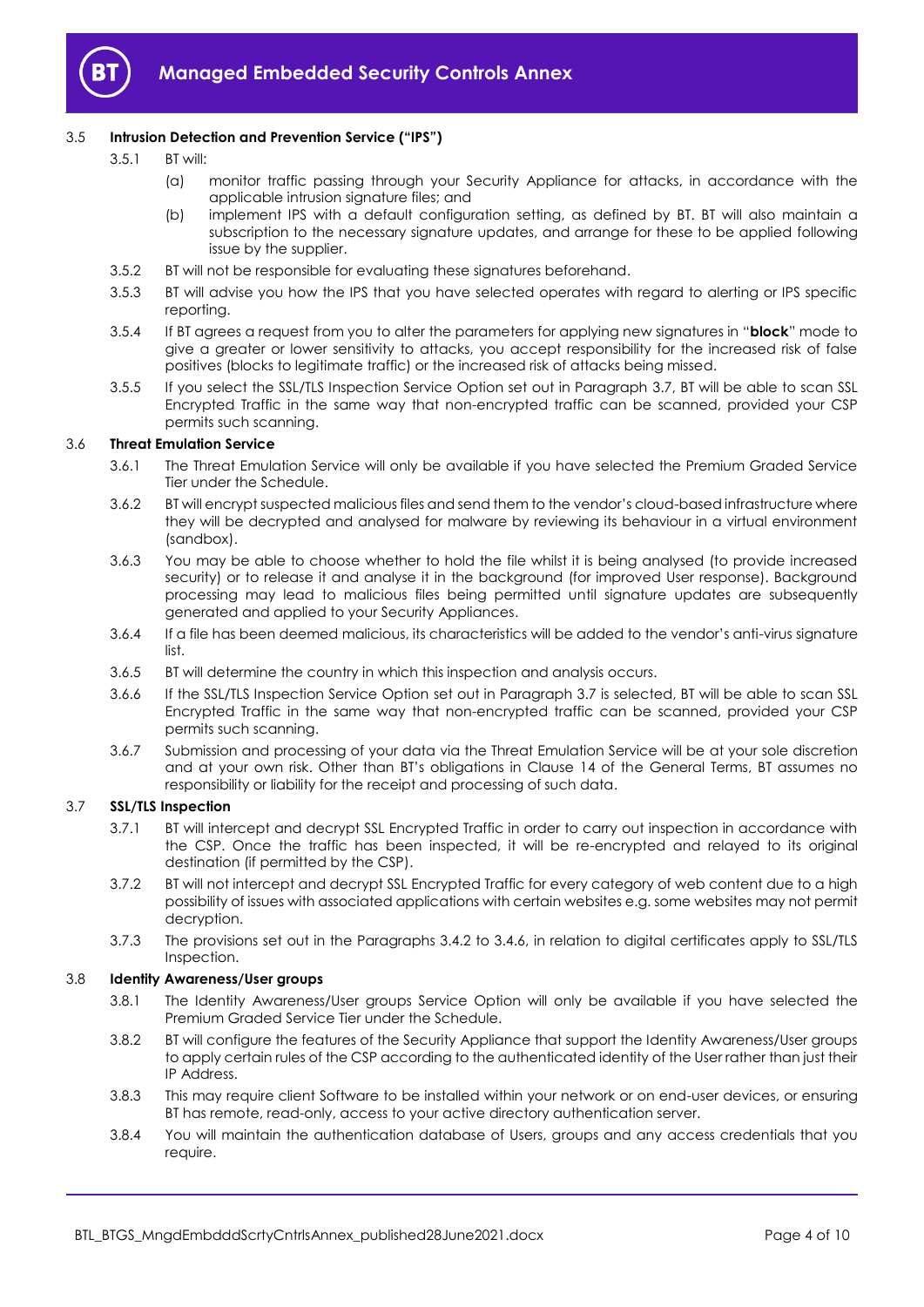

# 3.9 **Ad Hoc Professional Services**

- 3.9.1 BT will provide ad hoc technical support or project management support, chargeable per day, as set out in the applicable Order.
- 3.9.2 Professional Services are delivered remotely unless otherwise set out in the applicable Order.

3.10 Service Options may not be available in all countries.

# <span id="page-4-0"></span>**4 Service Management Boundary**

- <span id="page-4-8"></span>4.1 BT will provide and manage the Managed Embedded Security Controls Service as set out in Parts A, B and C of this Annex and as set out in the Order. The service management boundary is the point where traffic enters and leaves the infrastructure owned or controlled by BT ("**Service Management Boundary**").
- 4.2 BT will have no responsibility for the Managed Embedded Security Controls Service outside the Service Management Boundary including:
	- 4.2.1 issues on User machines (e.g. operating system, coding languages and security settings);
	- 4.2.2 end to end network connectivity (e.g. your network or networking equipment, Internet connectivity);
	- 4.2.3 identity source management;
	- 4.2.4 policy ownership; or
	- 4.2.5 security information and event management analysis.
- 4.3 BT does not guarantee that the Managed Embedded Security Controls Service will detect or block all malicious threats
- 4.4 BT does not make any representations, whether express or implied, about whether the Managed Embedded Security Controls Service will operate in combination with any Customer Equipment or other equipment and software, unless agreed with BT.

# <span id="page-4-1"></span>**5 Associated Services and Third Parties**

- <span id="page-4-7"></span>5.1 You will provide and maintain an Internet connection at the Site(s) at all times for use with the Managed Embedded Security Controls Service, including providing and maintaining any Customer Equipment necessary for such connection. You will pay all charges related to provision, maintenance and use of such Internet connections and report any incidents on the Internet connections directly to the supplier of the compatible Internet connections.
- 5.2 If BT provides you with additional services this Annex will not apply to those services and those services will be governed by their separate terms and conditions.
- 5.3 BT will not be liable for failure to or delay in supplying the Managed Embedded Security Controls Service if another supplier delays or refuses the supply of an electronic communications service to BT and no alternative service is available at reasonable cost.

# <span id="page-4-2"></span>**6 Specific Terms**

# 6.1 **Service Amendment**

<span id="page-4-3"></span>In addition to what is set out in Clause 31 of the General Terms:

- 6.1.1 throughout the Minimum Period of Service, you may request an increase or decrease of the aggregated bandwidth consumption supplied, subject to capacity and the current bandwidth consumption by you;
- 6.1.2 any bandwidth increase or decrease will be chargeable by BT and will operate for a minimum period of five Business Days before you may make any further requests; and
- <span id="page-4-6"></span>6.1.3 where a bandwidth increase is beyond the available capacity of your current Managed Embedded Security Controls Service, BT will ensure your IPSec tunnels are re-routed via a different IP Address. BT may require you to change your IP Address.

# 6.2 **Invoicing**

- 6.2.1 BT may invoice you for any of the following Charges in addition to those set out in the Schedule or any applicable Order:
	- (a) an increase or decrease of the aggregated bandwidth consumption in accordance with Paragraph[s 2.1.2](#page-1-6) and [6.1](#page-4-3) of this Annex.

## <span id="page-4-4"></span>6.3 **Amendments to the BT Managed Security Service Schedule**

- 6.3.1 Paragraph 6.2 of the Schedule will not apply.
- <span id="page-4-5"></span>6.3.2 Regardless of what it may say in Paragraph 9.1 of the Schedule:
	- (a) at the end of the Minimum Period of Service, unless one of us has given Notice to the other of an intention to terminate the Managed Embedded Security Controls Service in accordance with the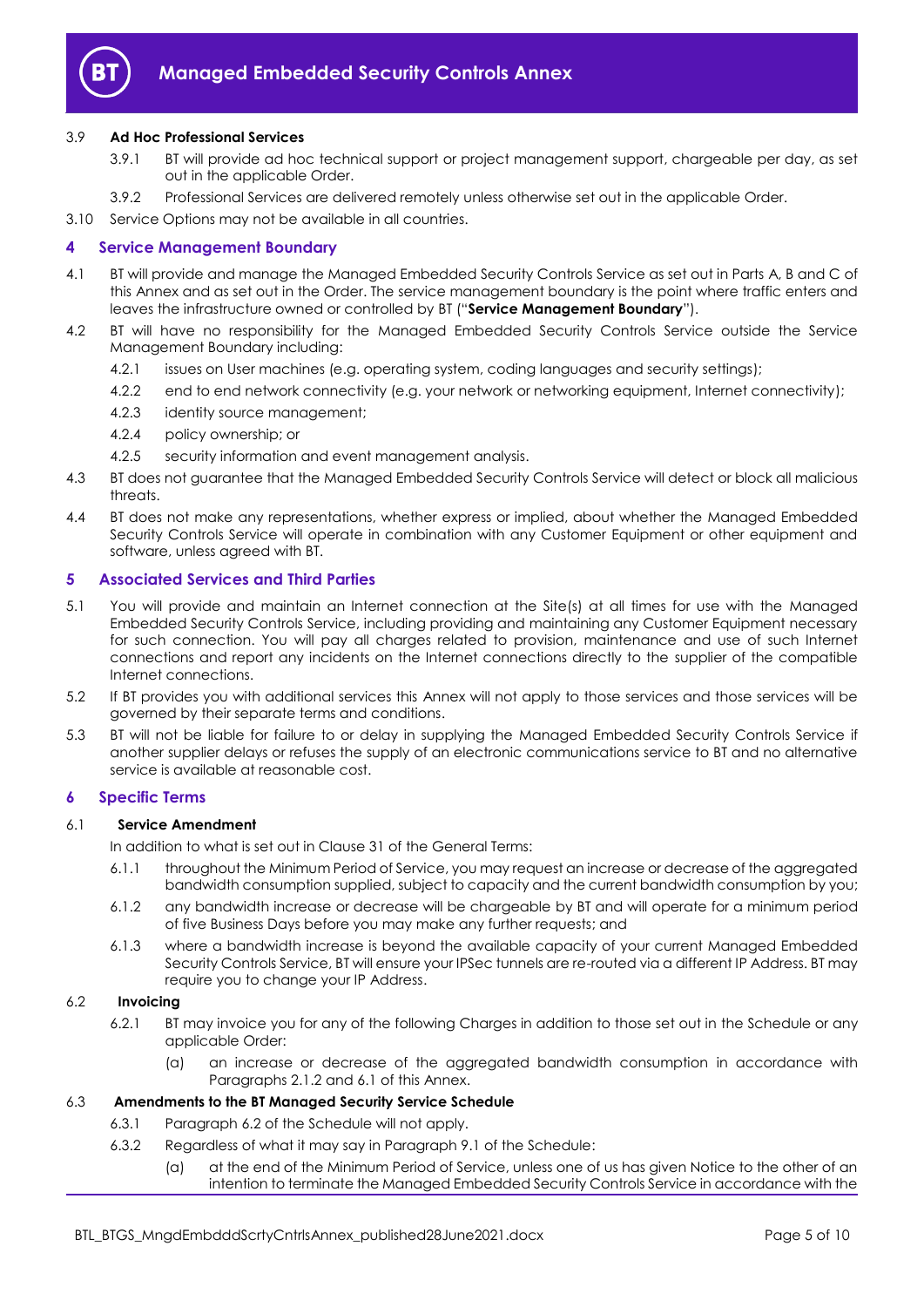

Contract, BT will continue to provide the Managed Embedded Security Controls Service and each of us will continue to perform our obligations in accordance with the Contract;

- (b) if the Managed Embedded Security Controls Service is the only Associated Service purchased under the Contract for the BT Managed Security Service, Paragraph 9.1 of the Schedule will not apply to the BT Managed Security Service and Paragraph [6.3.2](#page-4-4) will apply; and
- (c) if the Managed Embedded Security Controls Service is purchased along with other Associated Services under the Contract for the BT Managed Security Service, Paragraph 9.1 of the Schedule will apply to the BT Managed Security Service and the other Associated Services and Paragraph [6.3.2\(a\)](#page-4-5) will apply only to the Managed Embedded Security Controls Service.
- 6.3.3 The wording in Paragraph 9.5.2 of the Schedule is deleted and replaced with the following:
	- 9.5.2 In addition to the Charges set out at Paragraph 9.5.1 above, if you terminate the Managed Embedded Security Controls Service during the Minimum Period of Service you will pay BT:
		- (a) for any parts of the Managed Embedded Security Controls Service that were terminated during the first 12 months of the Minimum Period of Service, Termination Charges, as compensation, equal to 100 per cent of the Recurring Charges for any remaining months of the first 12 months of the Minimum Period of Service; and
		- (b) any fees, charges, or costs paid by BT to a supplier that cannot be recovered from the supplier.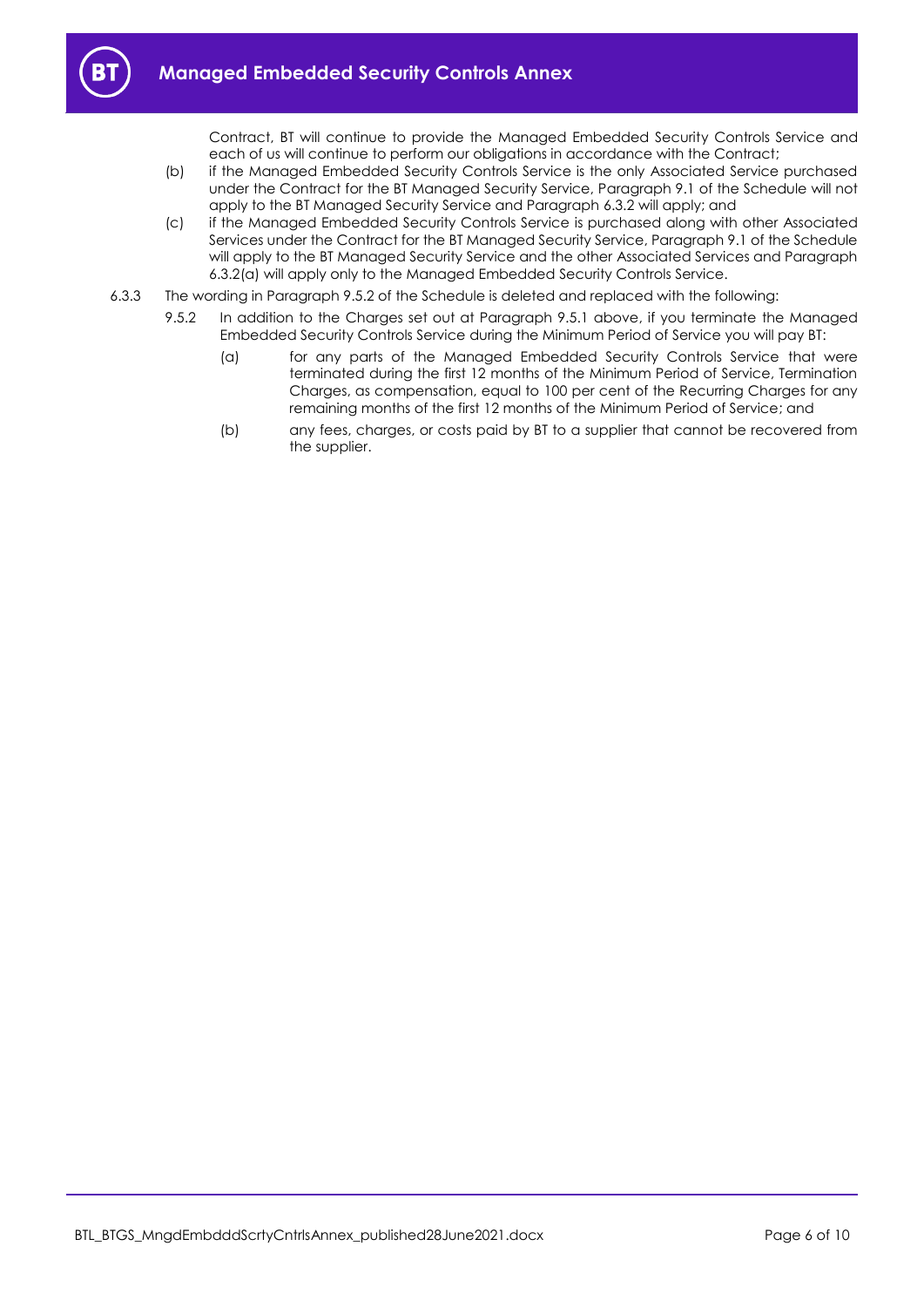

# <span id="page-6-0"></span>**Part B – Service Delivery and Management**

## <span id="page-6-1"></span>**7 BT's Obligations**

#### 7.1 **Commissioning of the Service**

Before the Service Start Date, BT will provide IP Addresses for you to connect your customer networking equipment to the IPSec tunnel and ensure BT can receive Internet traffic from you.

#### 7.2 **The End of the Service**

On termination of the Managed Embedded Security Controls Service by either of us, BT will terminate your access to the Embedded Security Controls and cease to provide all other elements of the Managed Embedded Security Controls Service.

#### <span id="page-6-2"></span>**8 Your Obligations**

#### 8.1 **Service Delivery**

Before the Service Start Date and, where applicable, throughout the provision of the Managed Embedded Security Controls Service, you will:

- 8.1.1 ensure that the LAN protocols and applications you use are compatible with the Managed Embedded Security Controls Service;
- 8.1.2 establish and maintain your own internal support processes and helpdesk for Users and be responsible for communication with Users;
- 8.1.3 ensure that your firewall configurations and network settings allow the traffic types necessary for BT to provide the Managed Embedded Security Controls Service, including:
	- (a) ensuring that external HTTP, HTTPS and FTP over HTTP requests (including all attachments, macros or executables) are set up to be directed through the Managed Embedded Security Controls Service by making and maintaining the configuration settings required to direct external traffic via the Managed Embedded Security Controls Service, with BT's assistance and support as reasonably required and you acknowledge that this external traffic is dependent on your technical infrastructure; and
	- (b) ensuring that internal HTTP, HTTPS and FTP over HTTP traffic (e.g. to the corporate intranet) is not directed via the Managed Embedded Security Controls Service;
- 8.1.4 ensure that you order the appropriate Managed Embedded Security Controls Service features for your requirements;
- 8.1.5 provide BT with the WAN/LAN IP Address to enable BT to connect you to the Managed Embedded Security Controls Service;
- 8.1.6 manage, and provide BT with accurate details of your internal IP Address design;
- 8.1.7 modify your network routing to ensure appropriate traffic is directed to the Embedded Security Controls;
- 8.1.8 ensure that your network and all applications conform to relevant industry standards and provide written confirmation to BT upon reasonable request;
- 8.1.9 configure your devices to enable them to connect to the Managed Embedded Security Controls Service; and
- 8.1.10 ensure that your Internet traffic can be routed through the Managed Embedded Security Controls Service.

## 8.2 **During Operation**

On and from the Service Start Date, you will:

- 8.2.1 provide BT with Notice 14 days in advance of any changes to your network that may impact the working of the Managed Embedded Security Controls Service and provide BT with all necessary details. If this information is not provided within this timeframe, BT will have no liability for a failure or delay in providing any necessary changes to the Managed Embedded Security Controls Service configuration;
- 8.2.2 ensure that your Internet traffic can be routed through the Managed Embedded Security Controls Service; and
- 8.2.3 change your IP Address when requested by BT in accordance with Paragrap[h 6.1.3.](#page-4-6)

# 8.3 **The End of the Service**

On termination of the Managed Embedded Security Controls Service by either of us, you will disconnect the IPSec tunnel on your customer networking equipment from BT's Embedded Security Controls, otherwise your Internet bound traffic may not work.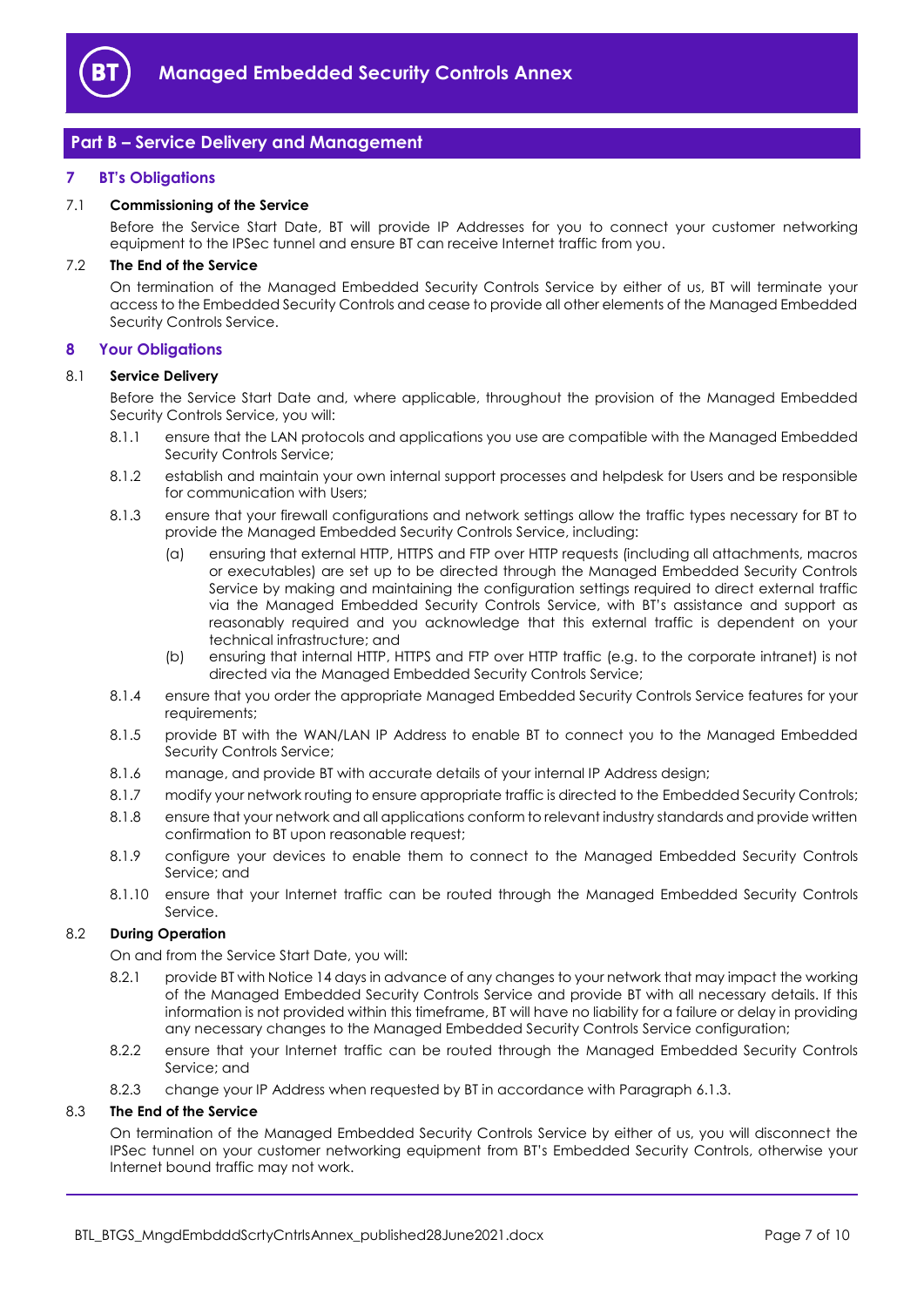

# <span id="page-7-0"></span>**Part C – Service Levels**

# <span id="page-7-1"></span>**9 Service Care Levels**

There are no specific Service Levels for this Managed Embedded Security Controls Service.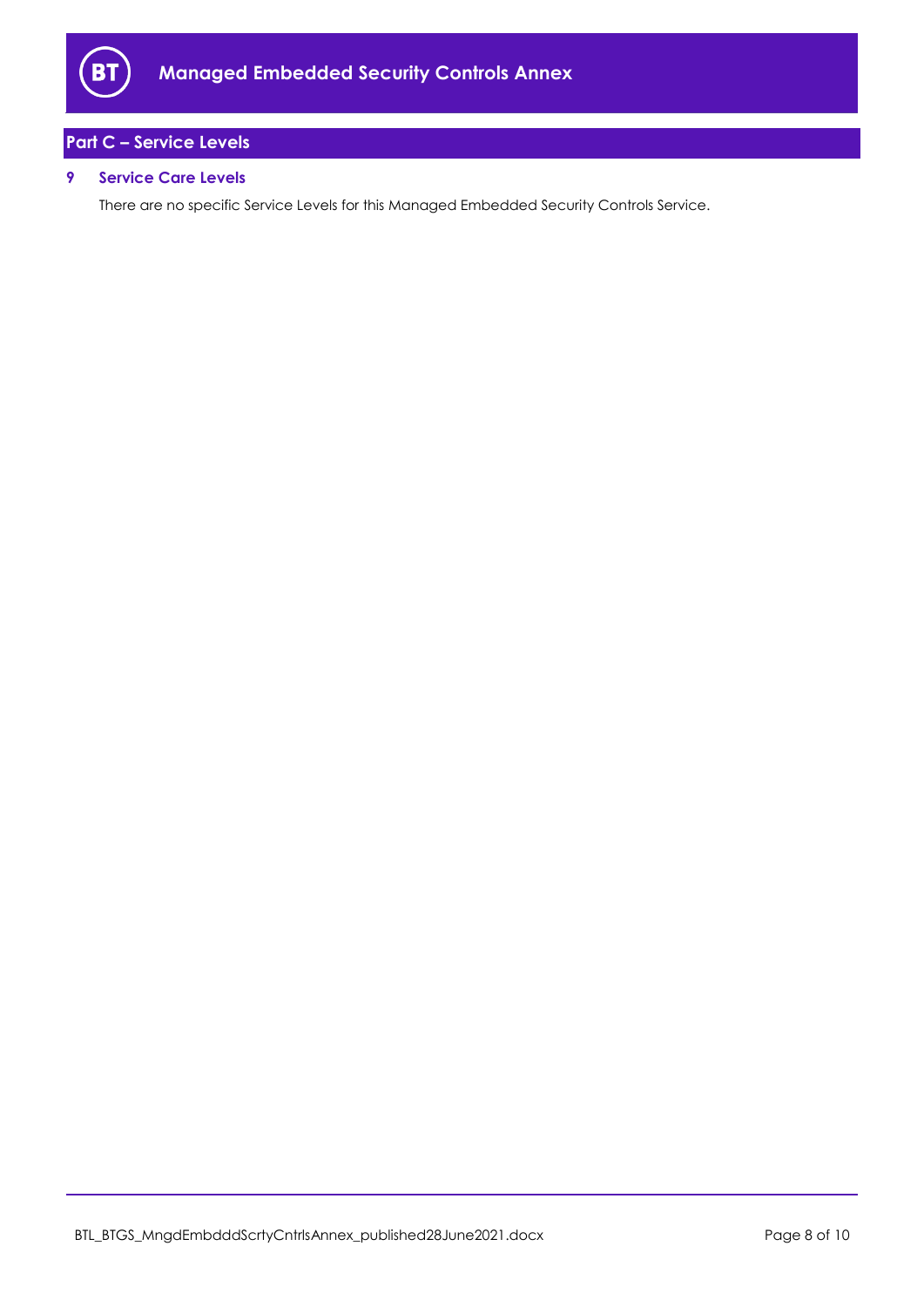

# <span id="page-8-0"></span>**Part D – Defined Terms**

# <span id="page-8-1"></span>**10 Defined Terms**

In addition to the defined terms in the General Terms and the Schedule, capitalised terms in this Annex will have the below meanings (and in the case of conflict between these defined terms and the defined terms in the General Terms and the Schedule, these defined terms will take precedence for the purposes of this Annex). BT has repeated some definitions in this Annex that are already defined in the General Terms and the Schedule. This is to make it easier for you to find the definitions when reading this Annex.

"**Cardholder Data**" means the unique payment card number (typically for credit or debit cards) that identifies the issuer and the particular cardholder account.

"**Customer Equipment**" means any equipment including any Purchased Equipment and any software, other than BT Equipment, used by you in connection with a Managed Embedded Security Controls Service.

"**De-installation Charges**" means the charges payable by you on de-installation of the Managed Embedded Security Controls Service that are equal to the then current rates for Installation Charges on the date of deinstallation.

"**Domain Name System**" or "**DNS**" is a hierarchical and decentralised naming system for computers, services, or other resources connected to the Internet or a private network.

"**Embedded Security Controls**" means a software based network security system that uses rules to control incoming and outgoing network traffic.

"**Enabling Service**" has the meaning given in Paragrap[h 5.1.](#page-4-7)

"**EU**" means European Union.

"**File Transfer Protocol**" or "**FTP**" means standard network protocol used to transfer files from one host to another host over a TCP-based network, such as the Internet.

"**File Transfer Protocol Secure**" or "**FTPS**" means the name used to encompass a number of ways in which FTP software can perform secure file transfers. Each involves the use of a security layer below the standard FTP protocol to encrypt data.

"**General Terms**" means the general terms to which this Schedule is attached or can be found at [www.globalservices.bt.com/en/terms-and-conditions,](https://www.globalservices.bt.com/en/terms-and-conditions) and that form part of the Contract.

"**Hyper-Text Transfer Protocol**" or "**HTTP**" means an application protocol for distributed, collaborative, hypermedia information systems.

"**Hyper-Text Transfer Protocol Secure**" or "**HTTPS**" means a communications protocol for secure communication over a computer network, with especially wide deployment on the Internet.

"**Identity Awareness/User groups"** means the Service Option as set out in Paragraph [3.8.](#page-3-1)

"**Incident**" means an unplanned interruption to, or a reduction in the quality of, the Managed Embedded Security Controls Service or particular element of the Managed Embedded Security Controls Service.

"**Internet Message Access Protocol Secure**" or "**IMAPS**" is a mail protocol used to receive emails from a remote server to a local email client.

"**IPS**" means intrusion detection and prevention service.

"**IPSec**" means Internet Protocol security; it is a standards-based framework that provides layer 3 services for confidentiality, privacy, data integrity, authentication and replay prevention.

"**MAC address**" means media access control address, a unique identifier assigned to a network interface controller for use as a network address in communications within a network segment.

"**Managed Embedded Security Controls Service**" has the meaning given in Paragraph [1.](#page-1-4)

"**Post Office Protocol 3 Secure**" or "**POP3S**" is a standard mail protocol used to receive emails from a remote server to a local email client.

"**Professional Services**" means those services provided by BT which are labour related services.

"**Schedule**" means the BT Managed Security Service Schedule to the General Terms.

"**Service Management Boundary**" has the meaning given in Paragrap[h 4.1.](#page-4-8)

"**Service Options**" has the meaning given in Paragraph [3.](#page-2-0)

"**Simple Mail Transfer Protocol**" or "**SMTP**" is a communication protocol for electronic mail transmission.

"**Simple Mail Transfer Protocol Secure**" or "**SMTPS**" is a method for securing the SMTP using transport layer security. "**Site**" means a location at which the Managed Embedded Security Controls Service is provided.

"**SSL**" means secure sockets layer.

"**SSL Encrypted Traffic**" means encrypted traffic transferred via the following protocols that BT will support for SSL/TLS Inspection:

(a) HTTPS;

- (b) SMTPS;
- (c) POP3S;
- (d) IMAPS; and